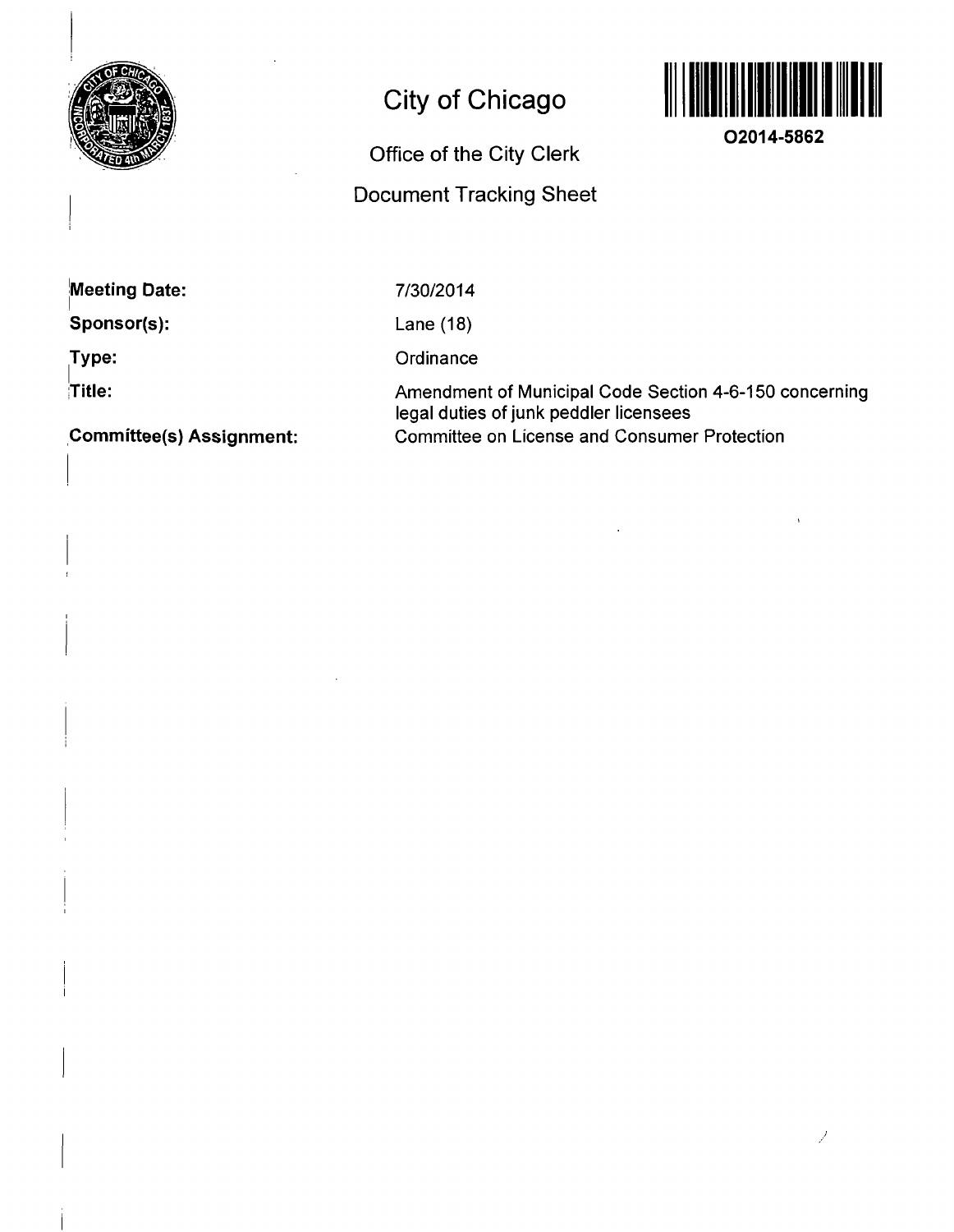Licinse

#### **ORDINANCE**

#### **BE IT ORDAINED BY THE CITY COUNCIL OF THE CITY OF CHICAGO:**

SECTION 1. Section 4-6-150 of the Municipal Code of the City of Chicago is hereby amended by the language underscored, as follows:

### **ARTICL E XV . JUN K PEDDLE R**

#### **4-6-150 Junk peddlers.**

(a) Definitions. As used in this section:

"Fence" means and includes any place for the purchase, reception or keeping of stolen goods.

"Junk" means, but is not limited to, old iron; chain; brass; copper; tin; lead or other base metals; old rope; old bags; rags; wastepaper; paper clippings; scraps of woolens; clips; bagging; mbber and glass; empty bottles of different kinds and sizes when the number of each kind or size is less than one gross; all materials, elements and components that have been used or have been purchased to be used in building construction or rehabilitation projects; and all articles and things discarded or no longer in use.

"Junk" includes items and materials stored for resale with no more processing than sorting, crushing or separation from other items and materials.

"Junk peddler" means any person who travels, with or without a vehicle, from place to place within the city for the purpose of collecting, transporting or disposing of junk or who makes a business of purchasing junk from anyone who desires to sell it and carries it away upon purchasing it. The term "junk peddler" does not include any person issued a permit to operate a recycling facility under Article XVII of Chapter 11-4 of this Code or any agent of such person, or any person issued a permit to operate a junk facility under Article XVI of Chapter 11-4 of this Code or any agent of such person.

(b) Application  $-$  Additional information required. In addition to the requirements set forth in Section 4-4-050. an application for, and, if requested, renewal of, a regulated business license to engage in the business of junk peddler shall be accompanied by the following information:

(1) a statement as to whether, within three years of the date of application or renewal, the applicant or any controlling person has ever been convicted, in custody, under parole or under any other non-custodial supervision resulting from a conviction in a court of any jurisdiction for the commission of a felony or criminal offense of whatever degree involving keeping, conducting, operating or participating in any illegal operation connected with the junk peddler business;

(2) the color, make, model, vehicle license plate number and city wheel tax license emblem number of every vehicle used in relation to junk peddling by the applicant;

(3) proof of liability insurance for every vehicle used in relation to junk peddling by the applicant, as required by the Illinois Vehicle Code, codified at 625 ILCS 5/1-100 et seq.

(c) License issuance and renewal - Prohibited when. No regulated business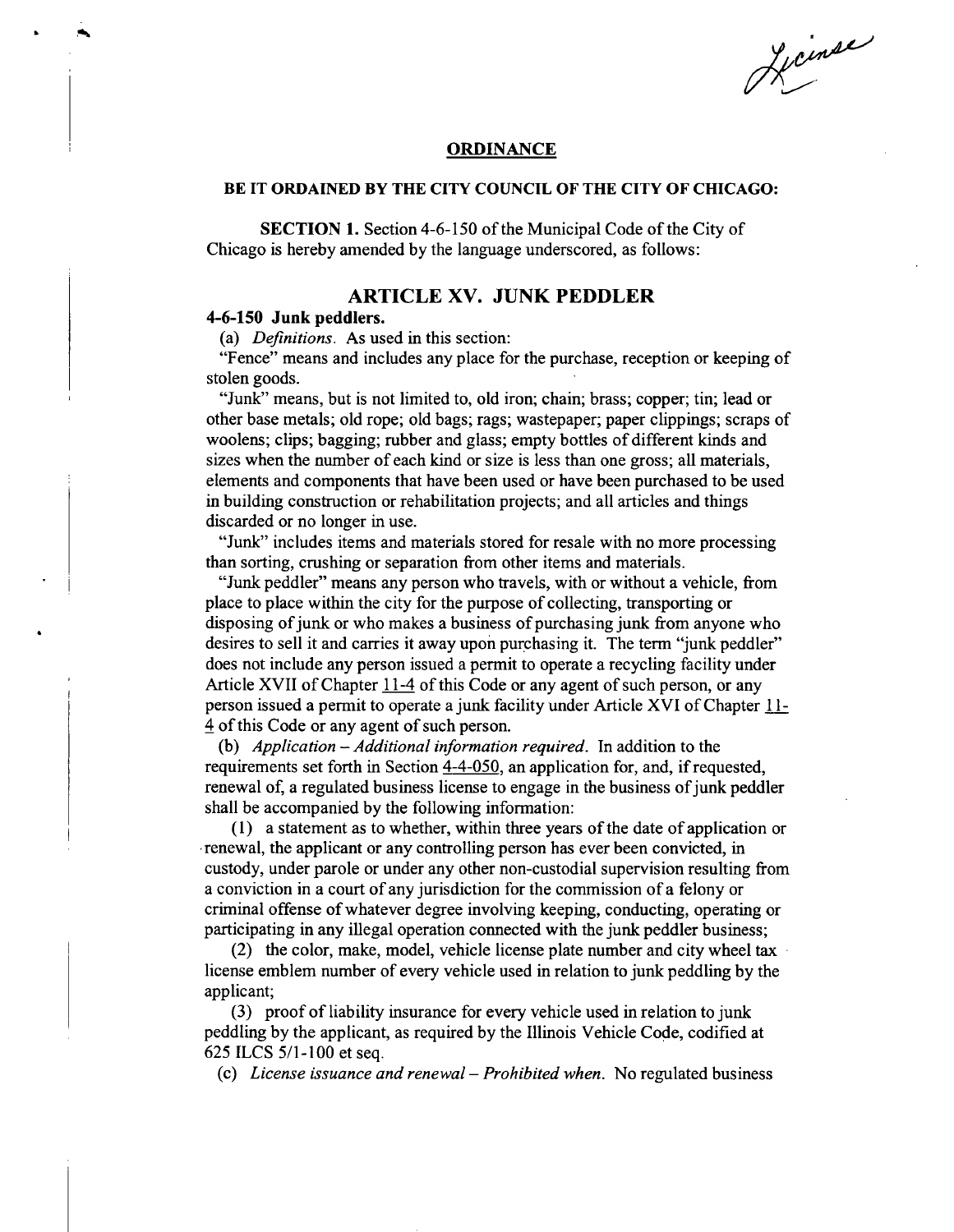license to engage in the business of junk peddler shall be issued to the following persons:

(1) any applicant or licensee, as applicable, who, within three years ofthe date of application or renewal, has ever been convicted, in custody, under parole or under any other non-custodial supervision resulting from a conviction in a court of any jurisdiction for the commission of a felony or criminal offense of whatever degree involving keeping, conducting, operating or participating in any illegal operation connected with the junk peddler business.

*(d) Departmental duties.* 

(1) The commissioner of business affairs and consumer protection shall notify the commissioner of health, the commissioner of streets and sanitation and the superintendent of police of the name and junk peddler license number of every junk peddler licensed under this section.

(2) The department of business affairs and consumer protection shall issue to each licensee an identification card stating the junk peddler's name, address, telephone number, driver's license number and junk peddler license number.

(e) Legal duties. Each licensee engaged in the business of junk peddler shall have a duty to:

(1) observe and comply with all provisions of this Code related to use of the public way, solid waste disposal and sanitation;

(2) display on each side and the rear of every junk vehicle used for the collection, transportation or disposal of any junk, in letters not less than two inches in height and in contrasting color, the following information: the licensee's name, business telephone number and city junk peddler license number;

(3) carry the identification card issued under subsection  $(d)(2)$  of this section at all times while the licensee is engaged in the business of junk peddler;

(4) upon request by any authorized city official, make available for inspection by such authorized city official or aldermen (i) any goods, article, thing or junk which may have been lost or stolen, or which is alleged to have been lost or stolen; (ii) the licensee's business premises; (iii) any vehicle used in relation to the licensee's business; and (iv) junk;

(5) lawfiilly dispose of junk by hauling or otherwise bringing junk to a junk facility, recycling facility, transfer station, landfill or other solid waste disposal facility properly permitted by the city in accordance with the requirements of Chapter 11-4 of this Code;

(6) keep and maintain, in the form of records and receipts, proof of proper disposal of junk.

(7) keep and maintain record of any purchase of old iron, brass, copper, tin, lead, or base metals

(8) require a driver's license or other government-issued photo identification with the peddler's information and record a photocopy or electronic scan of the seller's photo identification, and include a description of the material purchased, to be made available upon request by any authorized city official. If the seller of these materials does not have a valid, govemment issued identification, the purchaser shall not complete the transaction.

(9) pay the seller only by mailing a check or monev order to be mailed to the